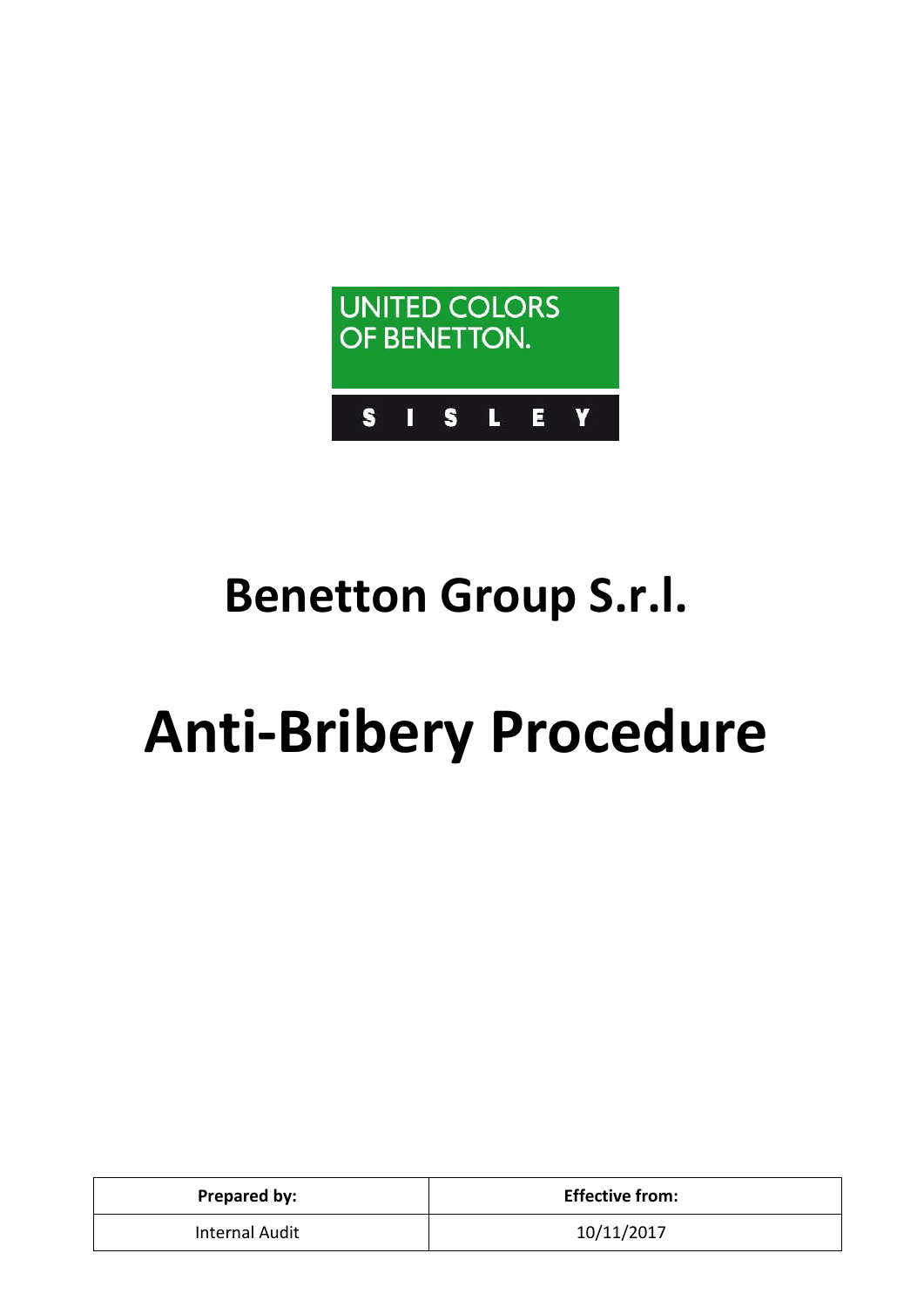# **1. INTRODUCTION**

Benetton Group rejects corruption in all its forms and openly opposes any corruptive practice aimed at obtaining undue advantages in terms of relations with Public Administration and Public Service Officers, both Italian and foreign, as well as with private individuals.

This Procedure (hereinafter referred to as the "Procedure") – which is an annex to the Benetton Group Code of Ethics – is intended for: members of the company bodies, executives, employees, business partners in whatever capacity (also external, e.g. agents, attorneys in fact, business brokers, consultants, dealers) (hereinafter referred to as "Recipients"), who, for whatever reason, act in the name of and on behalf of the Group.

# **2. PRINCIPLES AND RULES**

# **2.1 Basic Rules**

Recipients must not bribe and they must not use intermediaries, such as agents, consultants, advisers, distributors or any other business partners to commit acts of bribery.

Before offering, giving, or promising anything of value to any person the Recipients should always ponder whether what they are considering could be viewed as having an illegitimate purpose. If so, the Recipients should not proceed.

In case of doubt, please consult a representative of the Legal Office or the Internal Audit Office before proceeding.

# **2.2 Gifts, Hospitality and Entertainment**

In dealings with customers, suppliers and third parties in general, the Recipients must not offer money, gifts or favours of any kind in order to obtain real or apparent advantages of any type whatsoever (e.g. promises of economic benefits, favours, supportive recommendations, promises of jobs, etc.). No exceptions to this rule are countenanced, not even in those countries where the offer of valuable gifts to commercial partners is considered part of normal practice.

Acts of commercial courtesy (gifts, hospitality, entertainment) are allowed, provided that they are of moderate value. However, they must never be performed in circumstances which may be construed as conduct conflicting with the underlying principles of this Code.

Before giving a gift or providing hospitality or entertainment to anyone, the Recipients should consider whether the reputation of Benetton Group, their, or that of the recipient is likely to be damaged if news of the gift, hospitality, or entertainment appeared on the front page of a newspaper. If so, the Recipients should not proceed.

# **2.3 Charitable donations, sponsorships and partnerships to support the community**

Charitable donations, sponsorship or partnership initiatives may never be used by Recipients for improper or illicit purposes: such activities may not be used to obtain unlawful advantages from or for any parties that are directly or indirectly connected with the beneficiaries.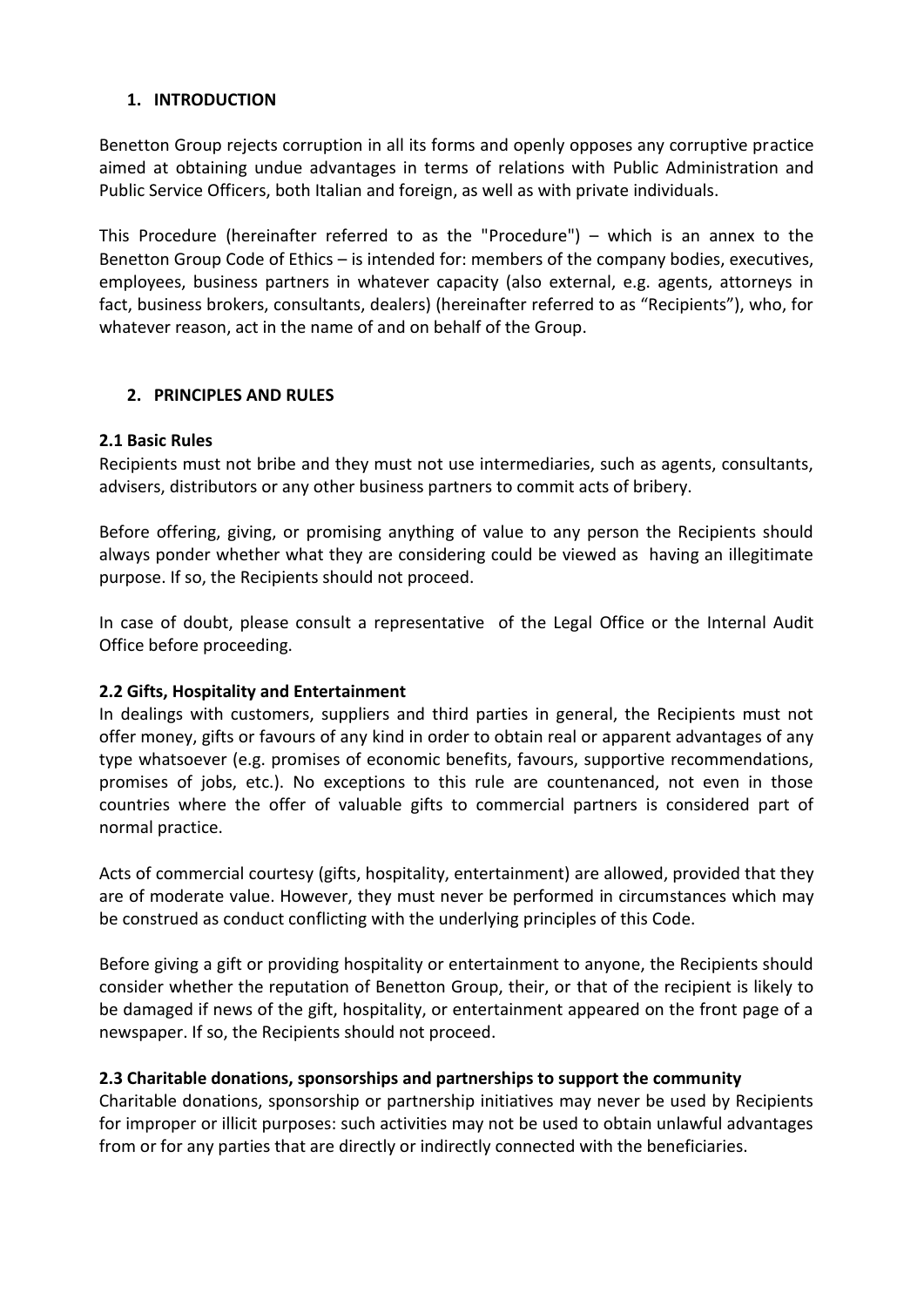# **2.4 Rules relating to Public Officials**

Any relationship with Public Officials must be in strict compliance with the rules and regulations to which they are subject and any benefit conveyed to a public official must be fully transparent, properly documented, and accounted for.

Recipients must not to try to influence in an unlawful way the decisions of Public Officials/Public Service Employees dealing or making decisions on behalf of the Italian or foreign Administration. During any business negotiations, trade enquiry or relations with the Italian or foreign Administration, the following actions in particular are forbidden:

- I. To offer in any way whatsoever opportunities of work or trade that could benefit the Public Officials or the Public Service Employees personally;
- II. To solicit or obtain confidential information that could jeopardise the integrity or reputation of both parties;
- III. To accomplish any other act aimed at inducing Public Officials or Public Service Employees to do or not do something in breach of the laws of the judicial system to which they belong to.

Benetton Group prohibits any behaviour by Recipients that consists of promises or offers of money or other benefits made directly or indirectly to Public Officials and/or Public Service Employees, whether Italian or foreign, from whom an interest or benefit for the actual Group could be obtained.

No promise or offer of any object, service or payment may be made to obtain more favourable treatment in any relations with the Administration, whether Italian or foreign.

No offer of any object, service, payment or favour may be made to Public Officials/Public Service Employees, whether Italian or foreign, or to their relatives up to the 2nd degree of relationship, directly or through a nominee, unless it is a question of gifts or other utilities of a nominal value and, in any case, falling within legitimate usage and custom.

No Recipient of the Benetton Group may undertake economic activities, make professional appointments, give or promise gifts, money or other benefits to whoever is carrying out investigations and inspections, or to bodies of the Judicial Authorities.

#### **2.5 Contributions to Political Parties and Trade Union Organizations**

Benetton Group does not make direct or indirect contributions to political parties and movements, political or trade-union organisations, or to their representatives.

Any form of involvement of Recipients in political activities takes place on a personal basis, in their own free time, at their own expense, and in compliance with the laws in force.

#### **2.6 New Business and Joint Ventures**

Before entering into an agreement for new business or entering into a joint venture, adequate anti-bribery due diligence must be completed. In addition, a remediation plan should be developed and implemented to address identified issues.